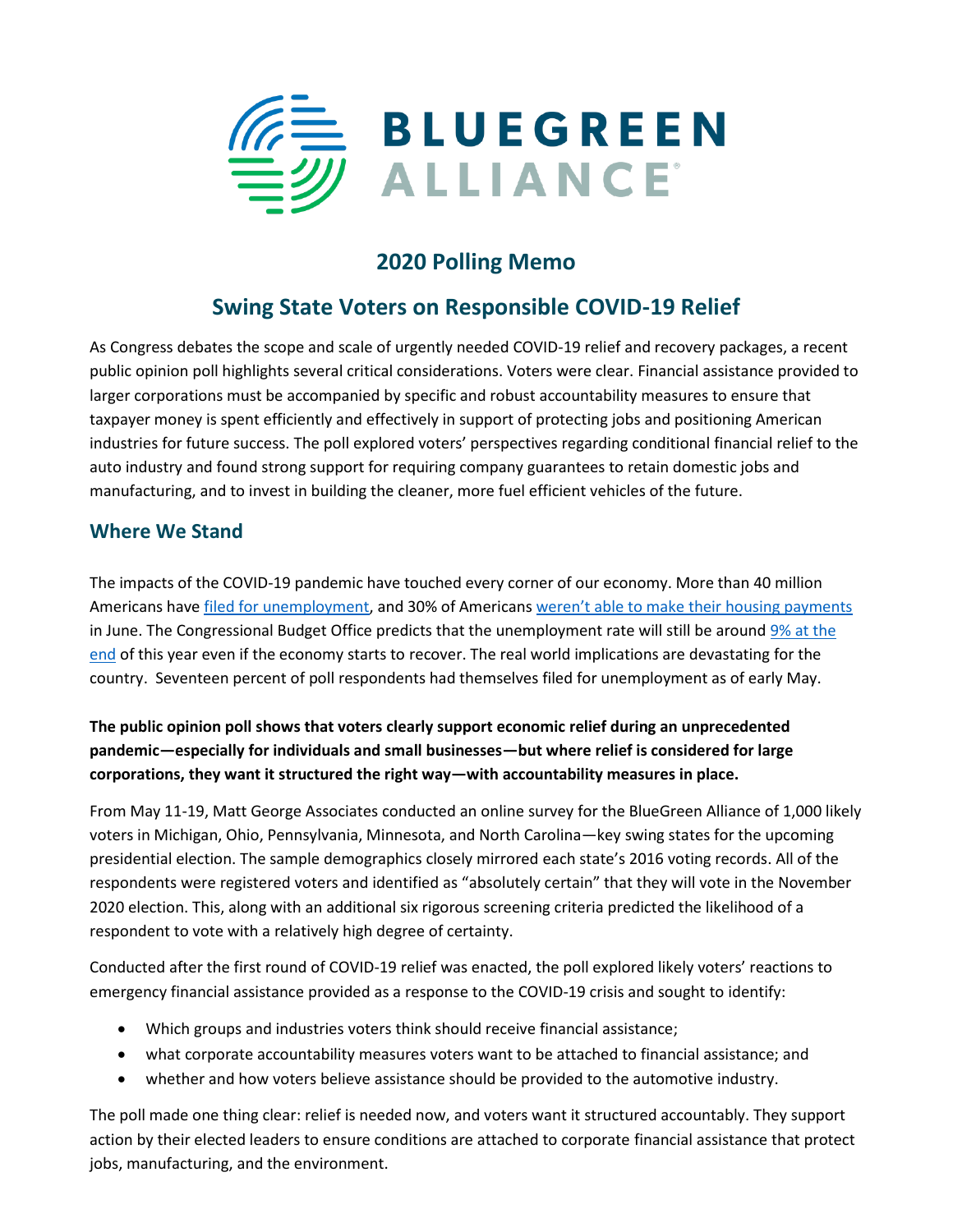## **Who Should Receive Assistance?**

The poll found widespread support for the emergency financial assistance that had been provided in the CARES Act, a major Covid-19 relief package passed into law—with 78% respondents viewing relief legislation favorably. An overwhelming 92% supported assistance for individuals and families, and 95% responded that

the government should probably or definitely provide assistance for small businesses negatively affected by the pandemic.

By contrast, a majority (57%) of voters polled did not view financial assistance provided to large corporations favorably. But the poll indicates that this support varied dependent upon the specific industry in question. For example, around 6 in 10 supported financial assistance for the automotive industry (61%), airline industry (63%), and the hotel industry (64%). By contrast, less than half (46%) supported financial assistance provided to the oil and gas industry and only 38% supported financial assistance provided to the cruise industry.

The poll found 80% of respondents believed that financial assistance to large corporations should take the form of a *loan* to be paid back, while only 20% suggested the financial assistance take the form of a grant. In addition, 80% agreed with the statement "while these companies may need money Strong Voter Support For Prioritizing Aid to the Postal Service, As Well As For Food Service and Retail Industries

When asked to prioritize nearly a dozen impacted industries by how deserving they are of emergency financial assistance, 44% of respondents ranked the postal service in their top three choices, second only to the food service industry (at a very high 71%), and ahead of retail (40%).

The poll reinforces the very strong public support for the essential role of the U.S. Postal Service.

now to stay strong, we expect that hardworking American taxpayer dollars will be used responsibly and eventually paid back." When asked to prioritize nearly a dozen impacted industries by how deserving they are of emergency financial assistance, 44% of respondents ranked the postal service in their top three choices, second only to the food service industry (at a very high 71%), and ahead of retail (40%). The call for corporate responsibility and for public aid being used in the public interest remained consistent throughout the responses to the polling questionnaire.

## **Demand for Corporate Accountability**

The poll explored voter support for providing assistance to the automotive industry, which, like many other industries, is facing a range of short- and long-term business, manufacturing, and environmental challenges. One finding proved irrefutable: voters demand accountability across the board when it comes to how larger corporations use public funds provided as emergency financial assistance.

76% of voters favored relief plans that emphasized providing aid to large corporations 'carefully' to ensure the funds are "used effectively and with accountability."

And, 86% of voters agreed that "conditions" should be tied to emergency aid for automotive corporations. Support for these conditions was strong across the political spectrum. In addition, 8 out of 10 Republicans and 9 out of 10 Democrats agreed that "We have a right to ask that corporations use [American tax dollars] accountably to improve their products, stabilize their operations, and protect worker's jobs."

When asked which specific accountability measures should be linked to emergency financial assistance provided to automotive companies, respondents supported the following: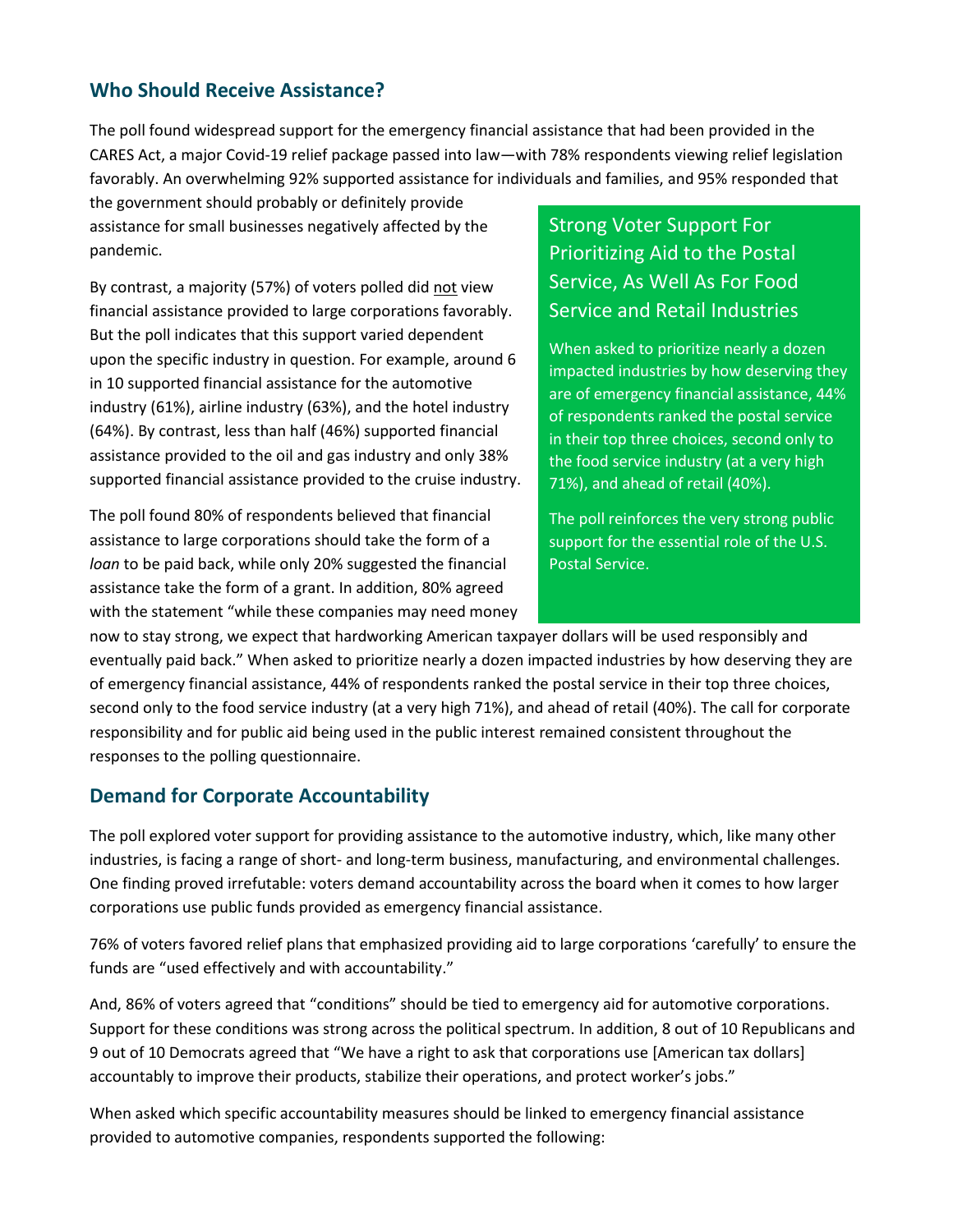- Keep their manufacturing jobs in the U.S. (89% support);
	- o *A clear majority of both Democrats (53%) and Republicans (57%) "strongly" supported adding such a condition to any aid;*
- keep workers on payroll, maintain their benefits, and not engage in any layoffs (85% support); and
- pay the money back (91% support).

Majorities of respondents also responded they would be more likely to vote for a candidate that supported these conditions. 94% of voters responded that it was somewhat, very, or extremely important that auto manufacturers develop and build their vehicles in the United States. And, 72%— including a majority of both Democrats and Republicans—said it was important that auto manufacturers build electric vehicles in the U.S.

The poll found strong support for environmental-focused accountability measures as well. Voters do not want to move backwards when it comes to clean car standards and progress on fuel efficiency. They want the solutions that address the immediate crisis to better position the industry for the future as well.

When asked about specific climate-related policies to be linked to emergency financial assistance:

- 83% believe automakers should be required to make a guarantee to build vehicles that get better gas mileage—similar to conditions associated with the 2009 auto recovery loans.
- 77% believe automakers should be required to make a guarantee to build vehicles that emit less pollution.
- 67% believe automakers should be required to make a guarantee to invest in the sale and production of electric vehicles in the U.S.
- More than a third of respondents from both political parties ranked "producing cars that meet stronger fuel efficiency and emissions standards," or "building technologies that make vehicles less expensive to own because they get better gas mileage" in their top three priorities for accountability measures to be attached to emergency financial aid provided to automotive companies.

More than 70% of voters—and clear majorities of both Democrats and Republicans—agreed that the economic insecurity AND pollution that "we've gotten used to should not be considered normal or acceptable. We have the opportunity now to take steps to create a more prosperous future for everyone. Congress can help us get there by requiring public aid to be used in the public interest."

## **Investing in the Future of the Auto Industry**

The poll found 70% of voters favored a forward-looking, long-term strategy for investing in the auto industry, agreeing with the statement, "We should keep automotive companies from going bankrupt and workers from losing their jobs due to this crisis, but we can and must go further. We should incentivize added investment in advanced technology and bringing manufacturing back to America to ensure manufacturers and workers don't just survive the economic downturn from COVID-19, but rather come out of it stronger than ever before."

Voters' responses indicate that they do not want emergency financial relief to be merely a "bailout" or a "giveaway." They want emergency assistance funds to be used as an investment in manufacturing, job creation, sustainability, clean car innovation, and building a stronger, more competitive domestic auto sector, now and for the longer term.

## **Conclusion**

The response to COVID-19 is a defining moment for our country. Our polling shows that we have a clear opportunity to invest in responsible measures that will move our country forward and pave the way for a